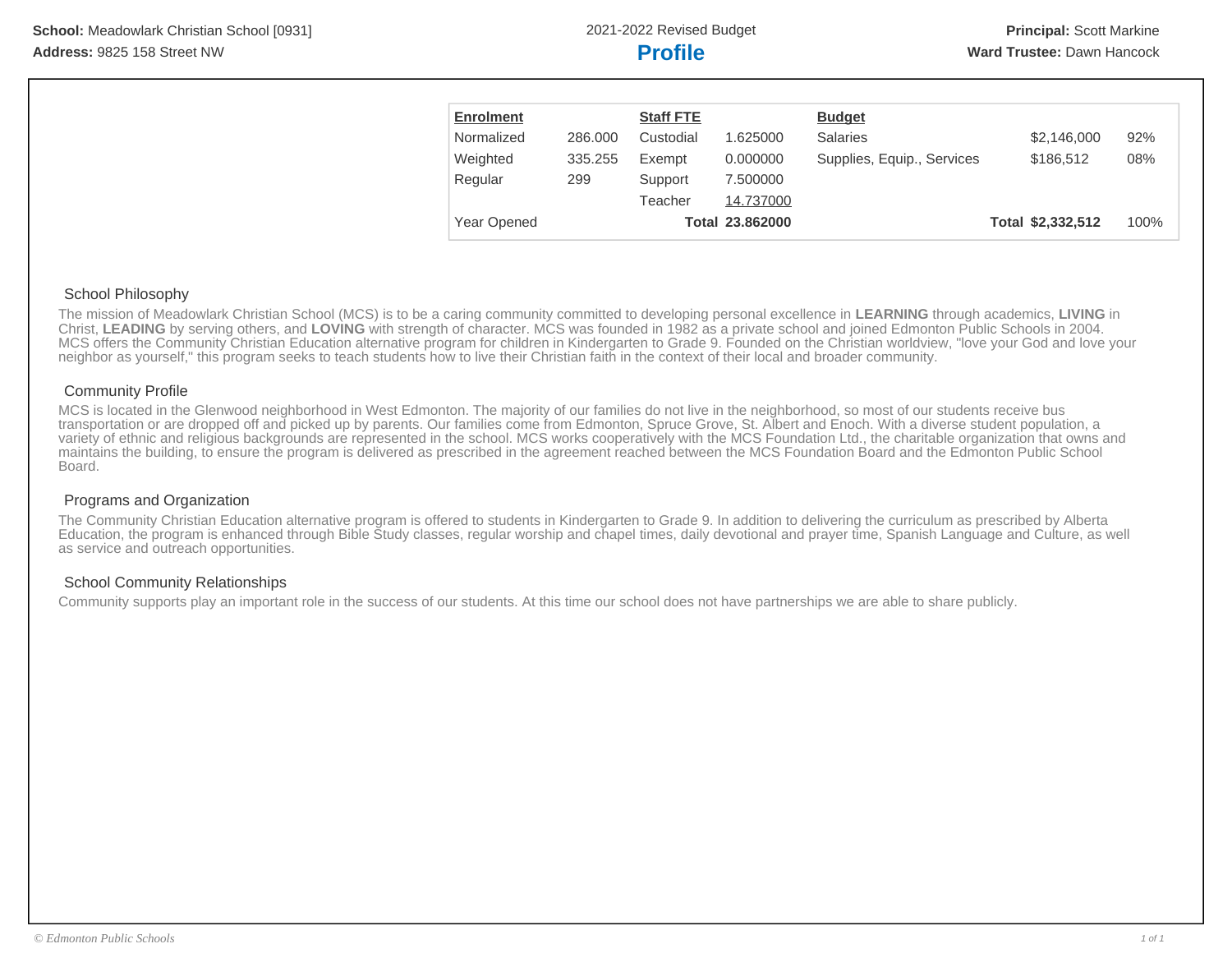#### **Division Priorities 2018-2022**

- 1. Foster growth and success for every student by supporting their journey from early learning through high school completion and beyond.
- 2. Provide welcoming, high quality learning and working environments.
- 3. Enhance public education through communication, engagement and partnerships.

Based on the three SMART goals that were established for 2020-2021, report on the results you achieved (with evidence, including referencing the school's Alberta Education Assurance Measure results (formerly the Accountability Pillar results) and describe how achievement of the goal supports the above Division Priorities that were in effect when the goal was set.

#### Priority 1 & 2

- At Meadowlark Christian School we will increase the number of students achieving at or above grade level in reading and writing by:
- Providing universal supports in all classrooms to support literacy; and,
- Provide evidenced-based targeted interventions for students, as needed.

This will be measured by data analysis of teacher reported reading and writing levels, HLAT writing, PATs and universal screeners such as TOWRE, TOSWRF and TOSREC.

- This will be facilitated by school processes to share expertise and resources:
- Weekly collaborative team meetings to identify and align essential learning outcomes, common assessments, key subject specific vocabulary lists and common year plans that are aligned with the Division's Scope and Sequence to ensure continuity between in-person and online learning.
- Continue the implementation of the "writer's workshop" model of writing instruction as a universal strategy for writing instruction across all grades.
- Continue the implementation of the universal reading instruction strategy, Guided Reading, specifically developing processes to use this strategy within the context of COVID-19 guidelines.
- All Language Arts teachers will participate in the PD series on the Five Pillars of Reading offered by Dr. George Georgio from the University of Alberta to develop shared common background knowledge of universal and targeted reading instructional strategies.
- Division 2 teachers will implement the Structured Word Inquiry approach to vocabulary instruction as a universal strategy to target reading comprehension.
- Continue to investigate how to deliver daily intervention to provide targeted support by the student by the skill through intervention blocks at each grade level.

### **Results Achieved:**

Staff worked to refine their universal and targeted instructional strategies as COVID-19 mitigation strategies limited the use of some instructional strategies. This included:

- Weekly collaborative team meetings occurred; however the focus of collaboration shifted from collective work on curriculum, assessment and intervention, to supporting emergent needs. This included assisting teachers with technological support as well as learning new software to prepare them for a potential shift to online learning.
- Writer's workshop approach to writing was used, however teachers did not meet regularly to align unit progressions or assessment.
- $\bullet$ Guided reading was a strategy used with individual students in classrooms. For teachers whose initial implementation occurred in the prior year. Consistent implementation across all classrooms was difficult due to shifts between on-line and in-person learning as well as changes to the actual furniture available in classrooms to accommodate physical distancing requirements.
- Staff continued to attend the 5 Pillars of Reading professional learning series, focusing on developing their use of a universal strategy to teach Phonemic Awareness called the Heggerty Phonemic Awareness Primary Curriculum in kindergarten, Grades 1 and 2.
- Teachers in Grade 3-6 implemented the universal strategy for vocabulary instruction called "Structured Word Inquiry."
- $\bullet$ Intervention occurred only inside classrooms in elementary classrooms. Junior high intervention was organized, but only with individual classroom cohorts. No cohorts were mixed to provide targeted support for intervention, therefore the frequency in which students received support decreased.

### Writing:

Meadowlark Christian School has recorded a decrease in the overall school results on the HLAT writing assessment, from 88% (in 2018-2019) to 80% in 2020-2021. Even though the overall school results declined, we did see increases in Grade 4, 8 and 9 classes.

#### Reading:

At Meadowlark Christian School, our overall teacher determined "At" or "Above" Grade level reading average decreased slightly from 80.7% to 79.3%. Additional school measures for reading ability include three universal screeners: TOWRE, (assesses decoding), TOSWRF (assesses fluency) and the TOSREC (assesses reading comprehension). Looking at the previous three year averages, students at Meadowlark Christian School have demonstrated continued growth on beginning of the year assessments in their ability to:<br>• Decode new words (increas

- Decode new words (increase of 3.4 points)
- $\bullet$ Reading fluency (increase of 6.1 points)
- Reading Comprehension (increase of 4.7 points)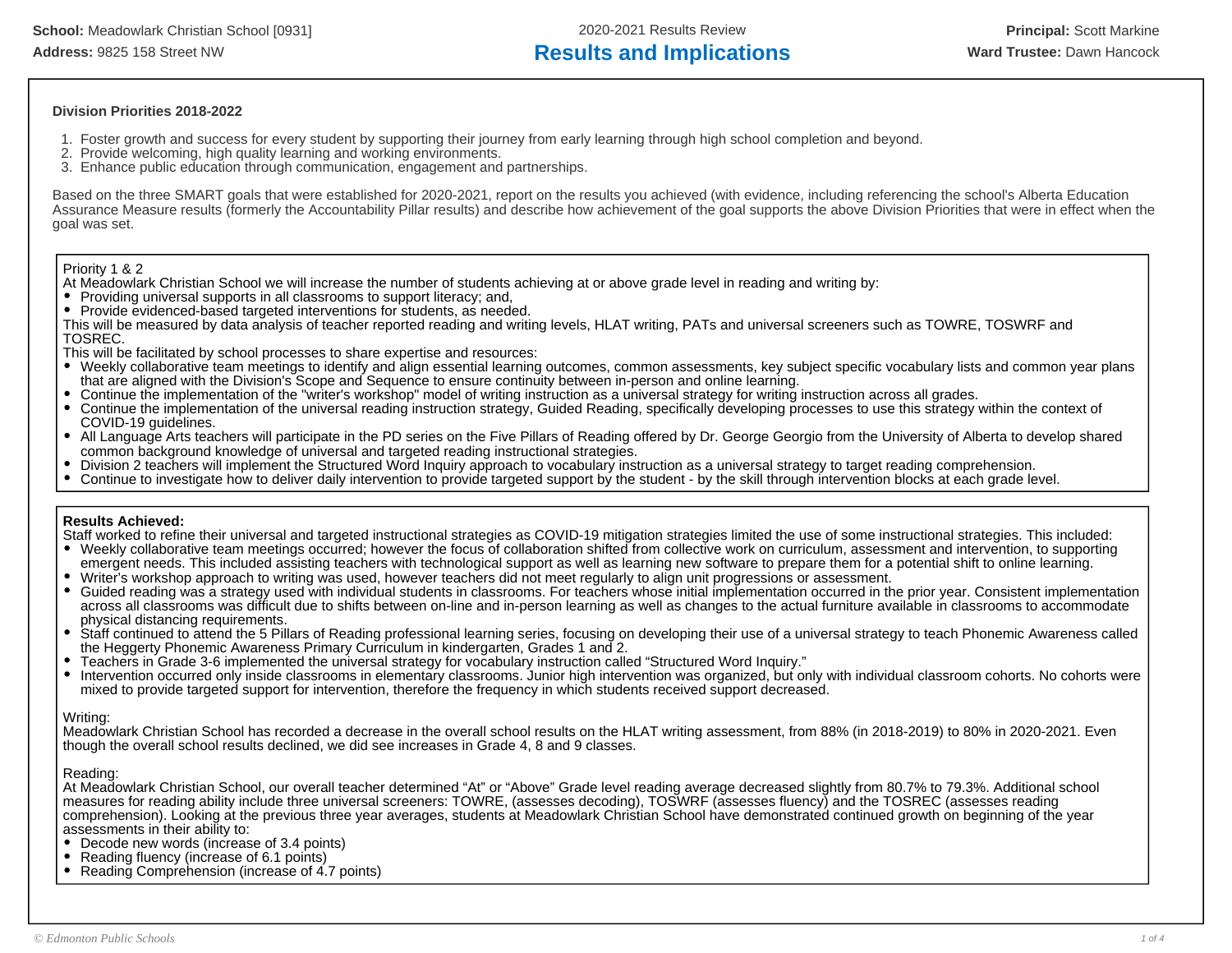#### Priority 1 & 2

At Meadowlark Christian School, we will increase the number of students achieving at or above grade level in mathematics by:

- Providing universal supports in all classrooms to support mathematics; and,
- Provide evidenced-based targeted interventions for students, as needed.

This will be measured by data analysis of results of teacher reporting mathematics at, above or below grade level, PATs, MIPI, screening tools such as the TCC Math Part A exam banks. This will be achieved by catchment structures to share expertise and resources:

- Weekly collaborative team meetings to identify and align essential learning outcomes, common assessments, key subject specific vocabulary lists and common year plans that are aligned with the Division's Scope and Sequence to ensure continuity between in-person and online learning.
- Attend PD opportunities.
- Lead teachers from the Math collaborative team will participate in Jasper Place Catchment Community of Practice in Mathematics to create a common year plan across all JP catchment schools, which includes the universal strategy of interleaved practice of computation skills throughout the year.
- Continue to investigate how to deliver daily intervention, in the context of COVID-19 guidelines, to provide to targeted support by the student by the skill through intervention blocks at each grade level
- $\bullet$ Continue to implement the use of the EPSB TCC Math Part A Questions Banks, Forms A, B & C from grade 4-9 as calculation skill screeners to provide feedback on the effectiveness of our current practices.

#### **Results Achieved:**

At Meadowlark Christian School, our math teachers continued to refine their understanding and implementation of universal and targeted instructional strategies for math. This work included:

Divisional teacher teams met to create, administer and analyze results of PAT Part A practice exams. In addition, they worked together to create an interleaved practice plan for the computational skills at each grade level 4-9

The September MIPI benchmark results for the whole school average declined from 77% in 2019-2020 to 73% in the 2020-2021.

Our Math teachers in grades 4-9 also used the Math PAT Part A practice exams created by the Teacher Collaboration Committee on Math three times during the year to establish a baseline score in September and monitor growth in January and again in May. They used the results of these to identify students who needed additional targeted support in computation skills. The computation skills assessed with these tools also appeared on every unit test or quiz so that the teachers had more frequent evidence to support students and monitor their own effectiveness.

Using the evidence collected by the grades 4-6 teachers through the PART A practice exams, we saw class averages increase in grade 4, 5 and 6. In Junior High, shifts between in-person and online learning in the spring meant that the spring administration of the PART A practice exam was cancelled. Therefore the September benchmarks will be used as a comparison in Junior High.

- Grade 7: Sept 2020 class ave: 68% / Sept. 2021 class ave: 80%
- Grade 8 Sept. 2020class ave: 53% / Sept. 2021 class ave: 52%
- Grade 9 Sept. 2020 class ave: 67% / Sept. 2021 class ave: 47%

By June 2021, the number of parents who indicate that they are very satisfied and satisfied that we teach their child the attitudes and behaviours to be successful at work when their child is finished school will increase to 88% as measured by the work preparation detail section of the Accountability Pillar. We will achieve this by:

- Engaging our parents through School Council meeting and MCS Foundation Board meetings to identify desirable attitudes and behaviours
- Engage collaborative teachers teams to align and scaffold the attitudes, knowledge and skill within the Locally Developed Course, Bible Studies 1-9.

#### **Results Achieved:**

At Meadowlark Christian School, 87.5% of parents indicated that they were very satisfied or satisfied that we teach their child the attitudes and behaviours to be successful at work.

The intention of this goal was to engage our parent group as well as our partner, the MCS Foundation, in dialogue about the Community Christian Education Program and how they see it living in our daily actions. While these conversations did occur during both School Council and MCS Foundation meetings, they were often overshadowed by topics related to COVID-19 responses.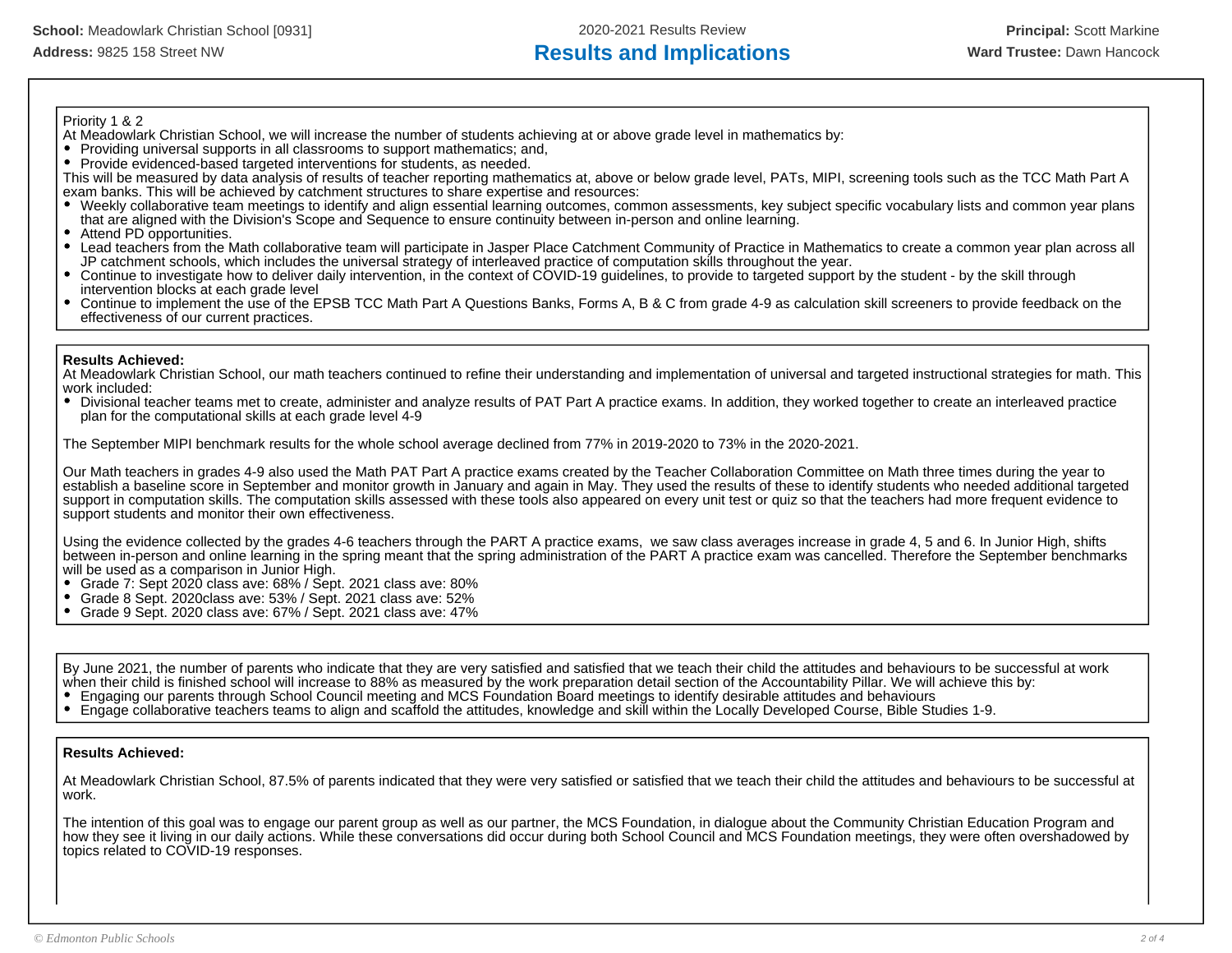Moving forward, staff will be engaging in an ongoing process to revisit the school's mission statement, particularly unpacking the section we call the 4L's - Learning with Academics, Living in Christ, Leading by serving others and Loving with strength of Character. Through this process we will be engaging our partner, the MCS Foundation to create meaningful ways to engage students in experiencing success in these areas.

Collaborative team meetings' primary focus shifted from a focus on curriculum, assessment and intervention to how we are managing and implementing COVID-19 mitigation strategies. The focus of teacher collaboration also shifted, out of necessity, to supporting each other in successful transitions between in-person and online learning. This included learning new technologies and new classroom management instruction and assessment pedagogies all the while teachers worked to ensure they have adequate technology both at school and at home.

We have worked for the past three and a half years to develop a systematic intervention plan, which allowed every teacher at least 30 minutes to work in small groups with students who needed target support. Prior to the school year, this was achieved by grouping classes together in spaces around the school for large group supervision by administration while teachers worked with 4-8 students. COVID-19 mitigation protocols such as cohorting, distancing as well as cleaning and disinfecting spaces used by multiple cohorts prevented us from using this system. In elementary, we were unable to determine how to deliver intervention and maintain protocols. This meant no additional intervention time was provided to teachers in Elementary grades, other than the in-class support teachers typically used at the back of the classroom. This too was impacted because of the removal of extra furniture to allow for greater distance between students.

COVID-19 mitigation protocols impacted Instructional time. Hand hygiene requirements such as washing hands with soap and water before and after eating meant that some classes lost almost 20 minutes of instructional time prior to lunch because our facilities limited the number of students who could wash their hands at once. The entry and exit plan also reduced the amount of instructional time some classes had. Junior High classes were dismissed 5-9 minutes prior to the end of class to ensure they were not at risk of mixing cohorts with elementary students. Students in grade 1-3 were also dismissed early for recess, lunch and dismissal in an effort to prevent cohort mixing during these transitions.

Implementation of guided reading throughout all elementary classrooms was paused because of mitigation protocols. While some teachers attempted to reintroduce this instructional strategy for individual students, others chose whole group reading instruction strategies.

Comparing year end reading results is difficult because there were no year end results for the 2019-2020 school year. If we look at the last assessment recorded of that school year, compared with the 2020-2021 year, all grades but two recorded higher scores. Initial analysis might lead one to infer that there was no lasting impact on learning last year, however, it is important to acknowledge that these results may be skewed as not all students were assessed last year. When we examine the makeup of our online students 14 of the 47 students have been identified as struggling readers. Taking these students out of last year's assessment results may have resulted in artificially inflated scores.

Inconsistency with teachers due to leaves of absence played a role in student progress. During the past school year, there were three teachers off on leave, two from December/January until June, and another shifting between leave and in class a number of times through Quarter 3 and 4. While fully qualified supply teachers filled these positions, the continuity of relationships and familiarity with curriculum resulted in slower progress than anticipated.

The Junior High Fall Youth Retreat (FYR) at Camp Nakamun, plays an integral role in building a strong sense of connectedness in our Junior High. This establishes the themes for our regular chapels and provides an opportunity for our grade 9 students to mentor and support our new to Junior High grade 7 students. It did not happen. We modified our first few days of class to have outdoor activities, but felt the loss of this critical community event in our Junior High.

Resulting concerns for the mental health of our students drove new and innovative uses of intervention time at the Junior High level. The 30 minute intervention block was used as an outdoor movement/physical activity block when weather conditions permitted. The intention was to support the mental health of our students in junior high by providing unstructured time to connect with peers at school during the day at a point in the pandemic when they might not otherwise see them. This evolved as the year went on into a combination of peer connection and intervention support time. Junior high teachers used half the 34 minute block to provide intervention and the second half given to students to connect with cohort peers.

#### **What are the implications from 2020/21 that will impact your current year plan?**

The implementation of universal strategies for reading and writing will be continued. All elementary teachers have agreed to once again implement the writer's workshop approach to instruction. As cohorting, distancing and gathering restrictions allow, teachers will once again work to implement common instructional strategies in their writing programs. This will include collaboration around using common writing prompts and rubrics.

Teachers in all elementary classrooms will work to implement guided reading to ensure all elementary classes are using common instructional language and best practices in reading instruction. All teachers will be using the results from our September administration of the reading screeners TOWRE, TOSWRF and TOSREC as well as initial data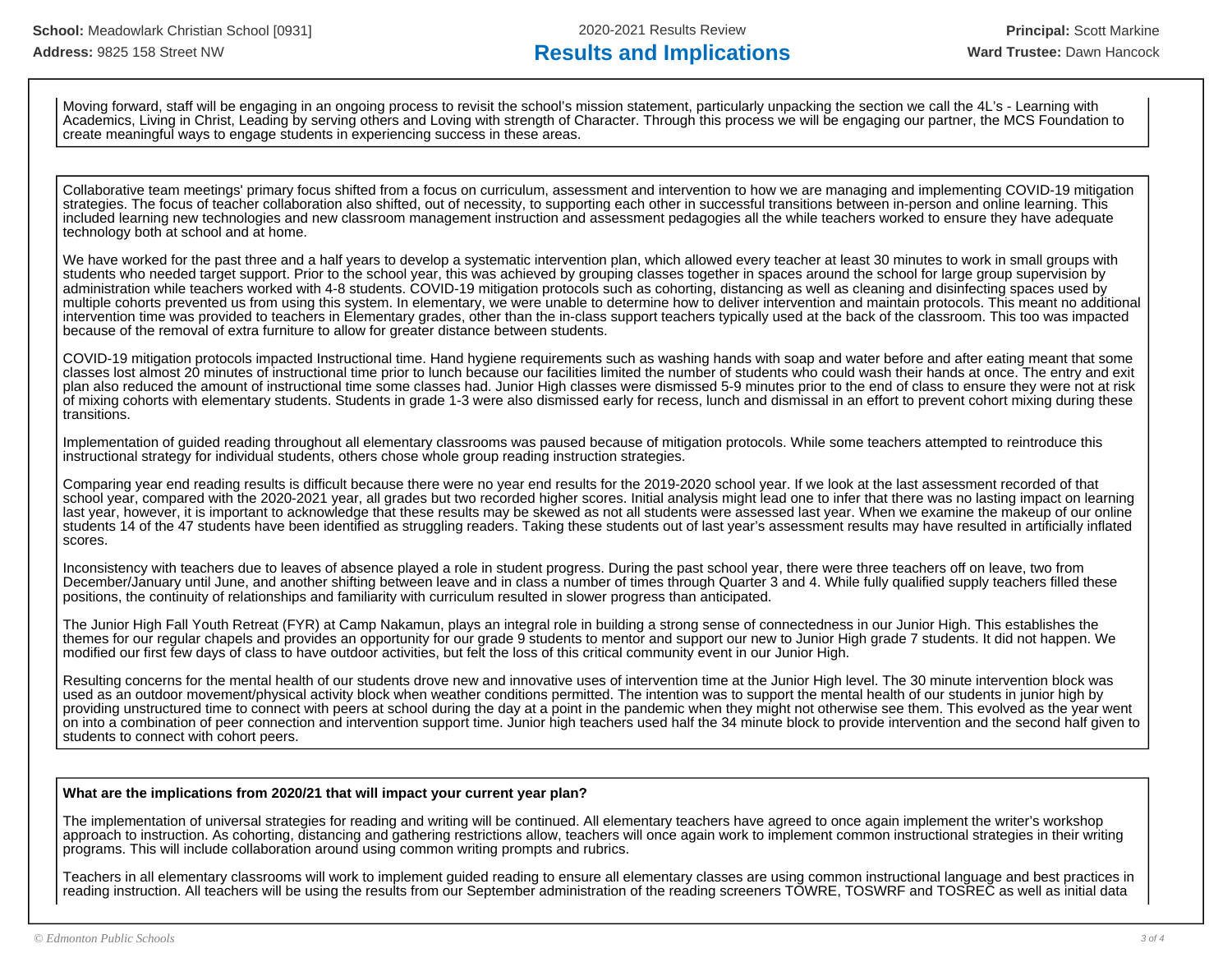from the CAT4 assessment to identify students for intervention in targeted areas such as phonics, fluency and comprehension. All teachers new to Meadowlark Christian School will participate in ongoing professional learning regarding the 5 pillars of reading instruction.

In math, we will work at the grade 3-9 level to implement using interleaved practice, which is an instructional strategy where a concept is taught, assessed and then reassessed regularly throughout the remainder of the year. Using this strategy as well as PART A practice exams to measure success, we will be able to provide targeted support for computation and estimation skills to students in a timely manner.

In addition, the Division 1 teaching staff will engage in ongoing professional learning around a mathematics system called First Steps in Mathematics. The goal of this initiative is to provide elementary generalist teachers with common background understanding of the math outcomes, clear instructional strategies to use with the whole class as well as accompanying diagnostic assessments and intervention supports. By focusing the Division 1 teachers' work on this math instruction system we hope to provide a solid foundation for all our students to build upon as they progress through higher grades.

Intervention time has been reintroduced back into the elementary timetable for all classes. The library is used by one class at a time every morning for the first 75 minutes of each day. No books are browsed by students in the first class and all surfaces are cleaned and disinfected by the adult supervisor between class use. This will provide a systematic way to provide all elementary teachers with at least 30 minutes every other day to work with small groups of students in their cohort. The frequency is less than previous non-COVID years, but better than the previous year, in which we did not have any elementary intervention times.

Junior High classes will continue with the intervention supervision model of keeping cohorts in their classroom while teachers work with small groups outside their classrooms. Staff are anticipating being able to regroup students for intervention based on need and support rather than by grade, as they had to do in the previous year.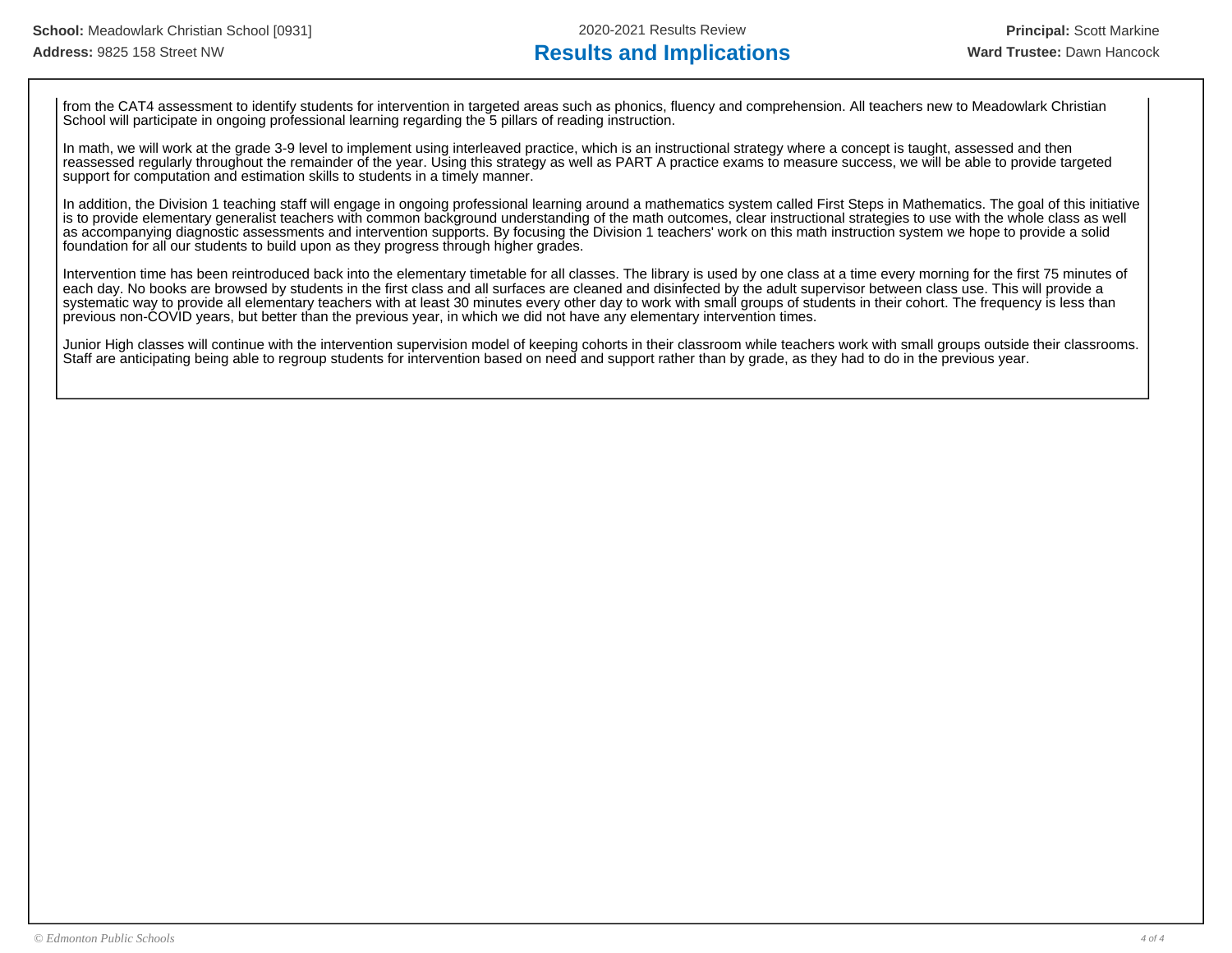# **Required Alberta Education Assurance Measures - Overall Summary**



# **Spring 2021**

# **Meadowlark Christian School (7931)**

|                                                                                                                                                                                                                                                                                                                                                                                                                                                                                                                                                                                                                                                                                                                                                                                                                                                                                                                                      |            | <b>Meadowlark Christian School (7931)</b> |                            |                        | <b>Measure Evaluation</b> |             |            |
|--------------------------------------------------------------------------------------------------------------------------------------------------------------------------------------------------------------------------------------------------------------------------------------------------------------------------------------------------------------------------------------------------------------------------------------------------------------------------------------------------------------------------------------------------------------------------------------------------------------------------------------------------------------------------------------------------------------------------------------------------------------------------------------------------------------------------------------------------------------------------------------------------------------------------------------|------------|-------------------------------------------|----------------------------|------------------------|---------------------------|-------------|------------|
|                                                                                                                                                                                                                                                                                                                                                                                                                                                                                                                                                                                                                                                                                                                                                                                                                                                                                                                                      |            | Current<br><b>Result</b>                  | <b>Prev Year</b><br>Result | Prev 3 Year<br>Average | <b>Achievement</b>        | Improvement | Overall    |
| <b>Measure</b><br><b>Assurance Domain</b><br><b>Student Learning Engagement</b><br>89.8<br>n/a<br>n/a<br>n/a<br>892<br>Very High<br>89.1<br>89.1<br>Citizenship<br>3-year High School Completion<br>n/a<br>n/a<br>n/a<br>n/a<br>5-year High School Completion<br>n/a<br>n/a<br>n/a<br>n/a<br>Student Growth and<br>Achievement<br>89.7<br><b>PAT: Acceptable</b><br>n/a<br>n/a<br>n/a<br>38.7<br><b>PAT: Excellence</b><br>n/a<br>n/a<br>n/a<br>Diploma: Acceptable<br>n/a<br>n/a<br>n/a<br>n/a<br>n/a<br>Diploma: Excellence<br>n/a<br>n/a<br>n/a<br>90.8<br><b>High</b><br>91.6<br>Teaching & Leading<br><b>Education Quality</b><br>89.0<br>Welcoming, Caring, Respectful and Safe Learning<br>92.7<br>n/a<br>n/a<br>n/a<br>Environments (WCRSLE)<br><b>Learning Supports</b><br>81.1<br><b>Access to Supports and Services</b><br>n/a<br>n/a<br>n/a<br><b>Parental Involvement</b><br>87.3<br>High<br>78.6<br>89.6<br>Governance |            |                                           |                            |                        |                           | n/a         | n/a        |
|                                                                                                                                                                                                                                                                                                                                                                                                                                                                                                                                                                                                                                                                                                                                                                                                                                                                                                                                      | Maintained | <b>Excellent</b>                          |                            |                        |                           |             |            |
|                                                                                                                                                                                                                                                                                                                                                                                                                                                                                                                                                                                                                                                                                                                                                                                                                                                                                                                                      |            |                                           | n/a                        | n/a                    |                           |             |            |
|                                                                                                                                                                                                                                                                                                                                                                                                                                                                                                                                                                                                                                                                                                                                                                                                                                                                                                                                      |            |                                           |                            |                        |                           | n/a         | n/a        |
|                                                                                                                                                                                                                                                                                                                                                                                                                                                                                                                                                                                                                                                                                                                                                                                                                                                                                                                                      |            |                                           |                            |                        |                           | n/a         | n/a        |
|                                                                                                                                                                                                                                                                                                                                                                                                                                                                                                                                                                                                                                                                                                                                                                                                                                                                                                                                      |            |                                           |                            |                        |                           | n/a         | n/a        |
|                                                                                                                                                                                                                                                                                                                                                                                                                                                                                                                                                                                                                                                                                                                                                                                                                                                                                                                                      |            |                                           |                            |                        |                           | n/a         | n/a        |
|                                                                                                                                                                                                                                                                                                                                                                                                                                                                                                                                                                                                                                                                                                                                                                                                                                                                                                                                      |            |                                           |                            |                        |                           | n/a         | n/a        |
|                                                                                                                                                                                                                                                                                                                                                                                                                                                                                                                                                                                                                                                                                                                                                                                                                                                                                                                                      |            |                                           |                            |                        |                           | Maintained  | Good       |
|                                                                                                                                                                                                                                                                                                                                                                                                                                                                                                                                                                                                                                                                                                                                                                                                                                                                                                                                      |            |                                           |                            |                        |                           | n/a         | n/a        |
|                                                                                                                                                                                                                                                                                                                                                                                                                                                                                                                                                                                                                                                                                                                                                                                                                                                                                                                                      |            | n/a<br><b>Declined</b>                    | n/a                        |                        |                           |             |            |
|                                                                                                                                                                                                                                                                                                                                                                                                                                                                                                                                                                                                                                                                                                                                                                                                                                                                                                                                      |            |                                           |                            |                        |                           |             | Acceptable |
| Notes.                                                                                                                                                                                                                                                                                                                                                                                                                                                                                                                                                                                                                                                                                                                                                                                                                                                                                                                               | For Intern |                                           |                            |                        |                           |             |            |

#### Notes:

1. Data values have been suppressed where the number of respondents/students is fewer than 6. Suppression is marked with an asterisk (\*).

- 2. The 2020/21 administration of the AEA survey was a pilot. The Citizenship measure was adjusted to reflect the introduction of the new AEA survey measures. In addition, participation in the survey was impacted by the COVID-19 pandemic. Evaluations have not been calculated as 2020/21 survey results are not comparable with other years.
- 3. Participation in the 2019/20 Diploma Exams was impacted by the COVID-19 pandemic. In the absence of Diploma Exams, achievement level of diploma courses were determined solely by school-awarded marks. Caution should be used when interpreting high school completion rate results over time.
- 4. The "N/A" placeholder for the "Current Result" for PAT and Diploma Exam measures are included until results can be updated in the Fall.
- 5. Aggregated PAT results are based upon a weighted average of percent meeting standards (Acceptable, Excellence). The weights are the number of students enrolled in each course. Courses included: English Language Arts (Grades 6, 9, 9 KAE), Français (6e et 9e année), French Language Arts (6e et 9e année), Mathematics (Grades 6, 9, 9 KAE), Science (Grades 6, 9, 9 KAE), Social Studies (Grades 6, 9, 9 KAE).
- 6. Participation in the Provincial Achievement Tests and Diploma Examinations was impacted by the fires in 2016 and 2019, as well as by the COVID-19 pandemic in 2020. Caution should be used when interpreting trends over time
- 7. Aggregated Diploma results are a weighted average of percent meeting standards (Acceptable, Excellence) on Diploma Examinations. The weights are the number of students writing the Diploma Examination for each course. Courses included: English Language Arts 30-1, English Language Arts 30-2, French Language Arts 30-1, Français 30-1, Mathematics 30-1, Mathematics 30-2, Chemistry 30, Physics 30, Biology 30, Science 30, Social Studies 30-1, Social Studies 30-2.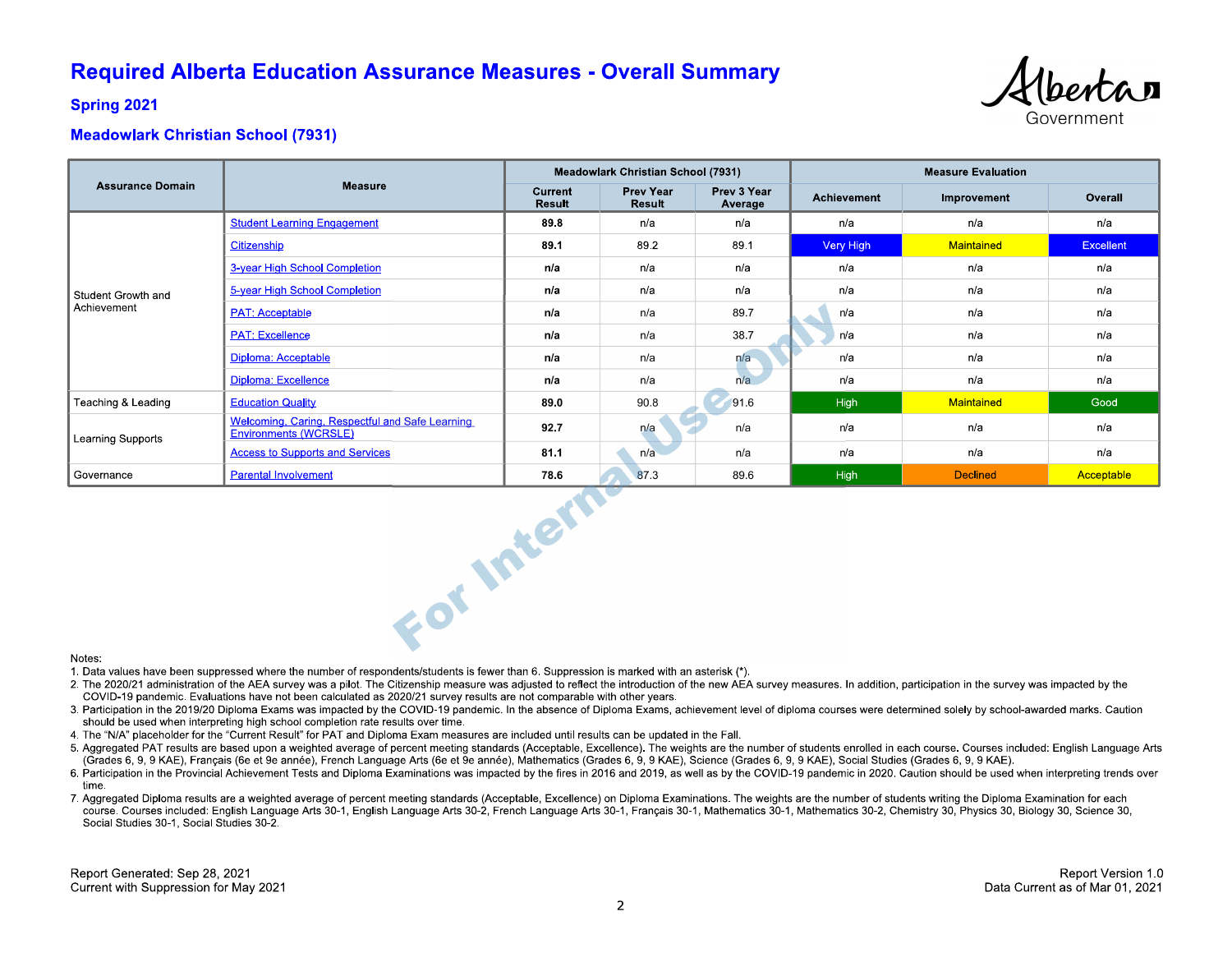### **Division Priorities 2018-2022**

- 1. Foster growth and success for every student by supporting their journey from early learning through high school completion and beyond.
- 2. Provide welcoming, high quality learning and working environments.
- 3. Enhance public education through communication, engagement and partnerships.

The following SMART (Specific, Measureable, Attainable, Relevant, Time-Framed) goals have been established for the 2021/2022 school year. Select the Division Priority number that the goal supports from the drop-down box. Schools are to set one goal for each priority. Central DU's can set their goals around one or more priorities.

By June 2022, Meadowlark Christian School will increase the number of students achieving "At Grade Level" or "Above Grade Level" in writing and reading. This will be measured by data analysis of teacher-reported reading and writing levels, HLAT writing, PATs, the CAT4 reading subtest as well as school based universal reading screeners. This will be facilitated by school processes to develop shared understanding, expertise and resources such as:

- Providing universal instructional strategies such as "writer's workshop" model of writing and Guided Reading, with processes to allow implementation within the context of COVID-19 guidelines, in all classrooms to support literacy
- Provide evidenced-based targeted interventions for students in elementary classes to support phonics instruction, phonemic awareness and decoding skills.
- All Language Arts teachers will participate in the PD series on the Five Pillars of Reading facilitated by EPSB teachers to develop shared common background knowledge of universal and targeted reading instructional strategies.
- Teachers in grade 3-6 will continue working on implementing the Structured Word Inquiry approach to vocabulary instruction as a universal strategy to target reading comprehension.
- Continue to investigate how to deliver daily intervention to provide targeted support by the student by the skill through intervention blocks at each grade level.

**Priority 1**

By June 2022, Meadowlark Christian School, will increase the number of students achieving at or above grade level in mathematics. This will be measured by analysis of results of teacher awarded marks in mathematics, PATs, the CAT4 Computation-Estimation and Mathematics subtests, as well as common assessments developed to measure computation skills modelled from the TCC Math Part A practice exams. This will be facilitated by school processes to share expertise and resources such as: Providing universal instructional strategies such as interleaved practice of computation skills throughout the year in all classrooms to support mathematics

- Teachers in Grade 1-3 will engage in ongoing professional learning around a mathematics system called First Steps in Mathematics to provide common background  $\bullet$ understanding of the math outcomes, clear instructional strategies to use with the whole class as well as accompanying diagnostic assessments and intervention supports.
- At Division 2 and 3 teachers from the math collaborative team will participate in the Jasper Place Catchment Community of Practice in Mathematics to provide ongoing support regarding instructional strategies as well as common assessments.
- Continue to investigate how to deliver daily intervention, in the context of COVID-19 guidelines, to provide targeted support by the student by the skill through intervention blocks at each grade level.
- Continue to implement the use of the EPSB TCC Math Part A Questions Banks, Forms A, B & C from grade 3-9 as calculation skill screeners to provide feedback on the effectiveness of our current practice.

**Priority 2**

By June 2022, the percentage of parents, at Meadowlark Christian School, satisfied with their involvement in their child's education will increase to 80% as measured by the assurance domain Governance: Parental Involvement measure on the Alberta Education Assurance Measures. This will be facilitated by:

- Engaging both the MCS School Council (parent group) and the MCS Foundation (partner organization) in conversations to provide input into:
- budget priorities as they relate to facilities, teaching and learning and community building.
- Unpacking the mission statement component of the Community Christian Education Program documentation. Specifically the 4 L's, which are Learning through academics, Living in Christ, Leading by serving others and Loving with Strength of Character.
- Creating common acknowledgement of what qualities make MCS a Christian school as well as identifying examples of how faith is part of learning.
- Developing consistent and meaningful structures of communication and participation to promote parent engagement.

**Priority 3**